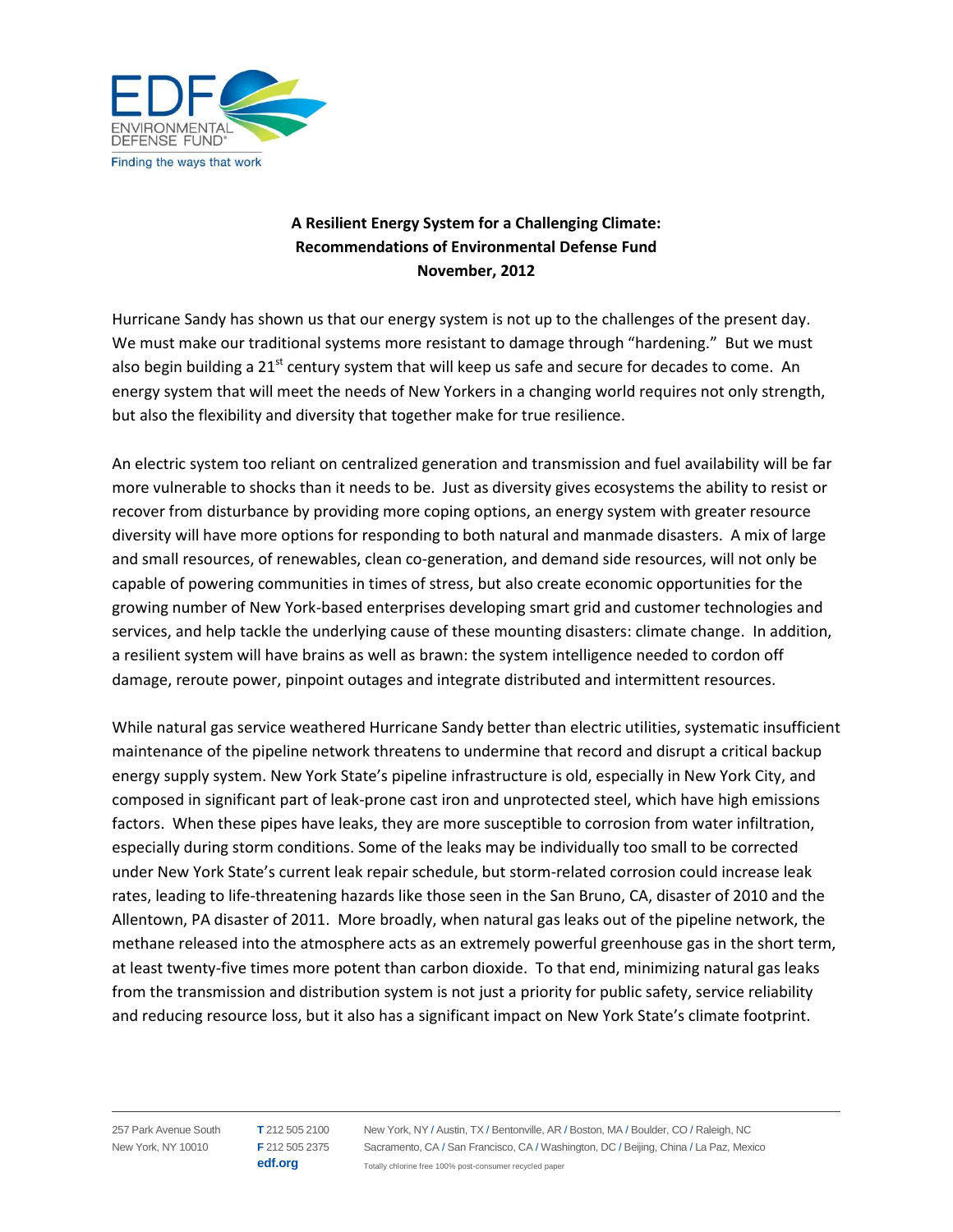Decisions made today will shape our state's infrastructure for two generations or more. Therefore, as the PSC and New York's utility companies consider the options for building tomorrow's energy system, the cost/benefit analysis needs to reflect not only the upfront cost to build but also future costs: from climate change and public health impacts, fuel price volatility, obsolete assets – and a sophisticated benefits calculation that properly considers such values as resiliency and hedging against future fuel prices. Many residents and businesses are already making substantial investments to ride out the next storm, typically in polluting fossil-fueled generators that will only add to fuel supply vulnerabilities, and exacerbate public health damage and climate change.

We have therefore a unique and urgent opportunity – and responsibility – to leverage those private investments through public policies to increase our energy security and reliance on New York's own cleaner, lower-carbon resources.

## **Key Recommendations**

- **1. Require New York's utilities to build a smarter grid.** As is being done in other states, New York policymakers should require all utilities to develop infrastructure modernization plans and demonstrate how all investments will contribute to resiliency – and to New York's other policy goals, including the RPS and New York's commitment to reduce greenhouse emissions to 80% below 1990 levels by 2050. Investments should only be approved as "prudent" if they will contribute to grid resiliency over the long term.
	- $\circ$  Expand metrics to annually assess utility performance on improving the reliability and resiliency of its own system and enabling customers to be self-reliant in an emergency.
	- $\circ$  Require utility companies to develop maximally flexible and interoperable platforms to accommodate the broadest diversity of resources, market participants, technologies and services, including allowing empowered consumers to play significant new roles.<sup>1</sup>
	- $\circ$  Require utilities to facilitate private financing for these new technologies and services, expanding on-bill repayment to reach private financing.
- **2. Enable owners of clean supply resources to provide energy services to the grid, or for their own use, as needed.** This allows private investments designed primarily for clean energy and efficiency to serve an additional function by providing service continuity during an outage, and can render less sustainable backup generation resources unnecessary for some customers.
	- $\circ$  Reduce barriers to homes' and businesses' use of distributed generation for limited stand-alone self-supply during grid outages.

 $^1$  Smart Grid initiatives have been spurred in some other states by a combination of legislative action and state Commission action. For information on the development of a smart grid in California, see, e.g. [Senate Bill 17](http://www.leginfo.ca.gov/pub/09-10/bill/sen/sb_0001-0050/sb_17_bill_20091011_chaptered.html) (Padilla), a [CPUC analysis of SB17,](ftp://ftp.cpuc.ca.gov/oga/2010 position letters/CPUC ANALYSIS - SB 17 (09.05.05) 090610.pdf) an EDF ["Report Card"](http://www.edf.org/sites/default/files/smart-grid-evaluation-framework.pdf), the CPUC 201[1 annual report](http://www.cpuc.ca.gov/NR/rdonlyres/3B475B48-58CF-4541-9ACE-2EEA7B374336/0/SmartGridAnnualReporttotheGovernorandtheLegislature.pdf) to governor and legislature on smart grid, and [a summary](http://www.caenergylaw.com/tag/smart-grid/) of recent CPUC decisions/dockets for more on the development of a smart grid in California. For information on the development of a smart grid in Illinois, see, e.g., and Section 16-108.6 of the [Illinois Energy Infrastructure Modernization Act section \(220 ILCS 5/16-108.6\),](http://ilga.gov/legislation/ilcs/fulltext.asp?DocName=022000050K16-108.6) as well as the *List of Operational Tracking Measures Included in the Revised ComEd Smart Grid AMI Plan, available on page 9 of the CUB/ELPC brief, available as a link [here.](http://www.icc.illinois.gov/docket/files.aspx?no=12-0298&docId=182641)* In the New York context, pages 88-89 of the *[Energy Highway Blueprint](http://www.nyenergyhighway.com/PDFs/BluePrint/PT/#?page=90)* recommend that the PSC adopt a more premeditated, comprehensive framework for utility smart grid expenditures. For a comprehensive look at the status of smart grid legislative and regulatory parties, state-by-state, as of late December 2011, see the U.S. Energy Information Administration's *[Smart Grid Legislative and Regulatory Policies](http://www.eia.gov/analysis/studies/electricity/pdf/smartggrid.pdf)  [and Case Studies.](http://www.eia.gov/analysis/studies/electricity/pdf/smartggrid.pdf)*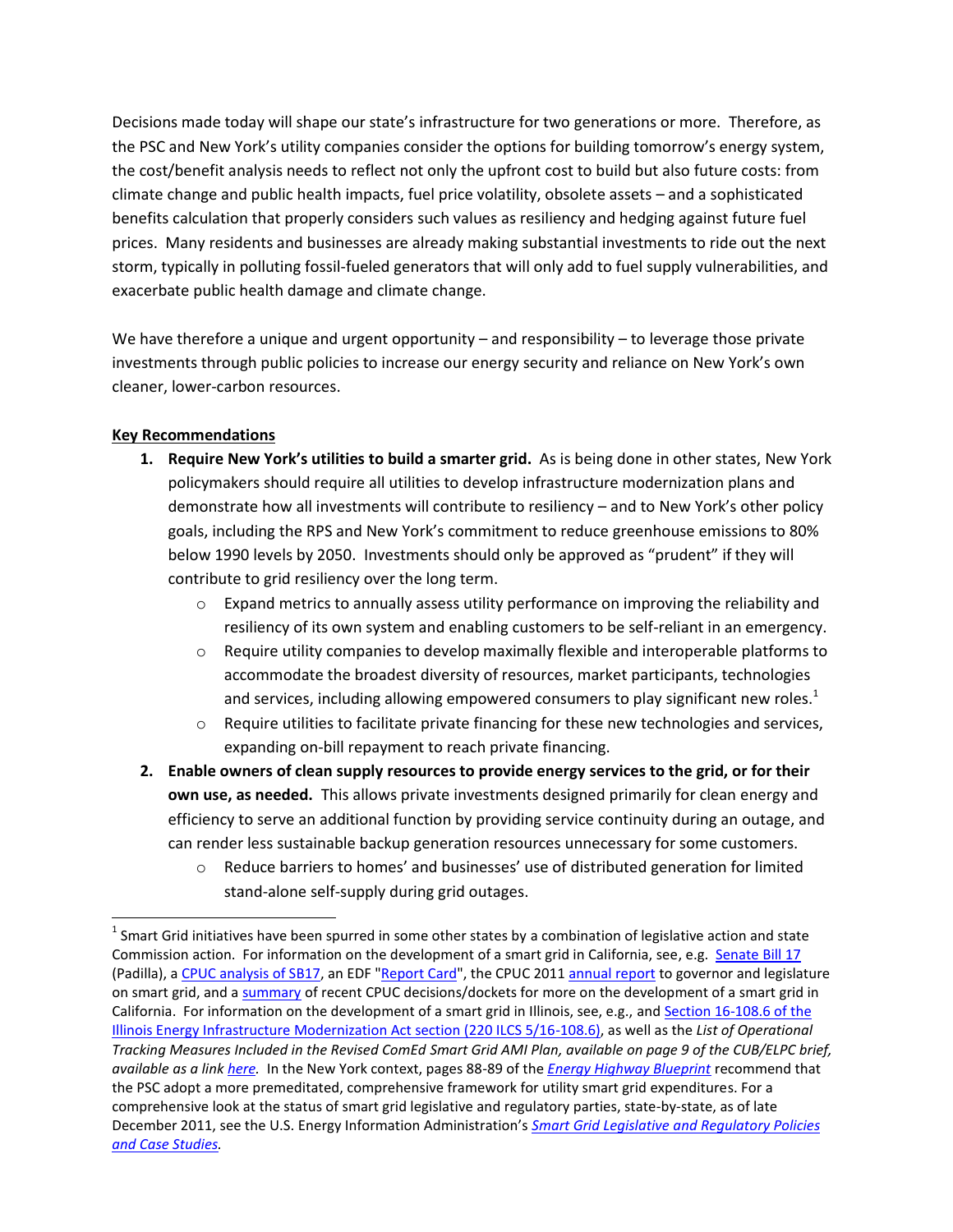- A committee at the Institute of Electrical and Electronics Engineers (IEEE), with help from Oak Ridge National Labs, the Electric Power Research Institutes and other experts, is working to revise its interconnection standard, IEEE Standard 1547 (which currently requires the automatic shut-down of solar panels in the event of a grid outage), to broaden self-supply capability. We recommend that the State of New York voice support for these efforts as a component of a more robust and reliable electric grid.
- NYSERDA's Technology and Market Development program should tackle, on an accelerated timetable, the market maturity barriers, including an absence of consumer information and off-the-shelf options. According to PSC staff, a rooftop PV system could be put into service during a grid outage through use of a transfer switch to take the entire building (including the PV) off the grid. This option, however, has simply not penetrated into the marketplace.
- The PSC should promptly address local utility policies and practices that hinder the development of clean distributed resources. An example of such a policy would be the fault current-related constraints imposed on customers by Con Edison in Manhattan. Combined heat and power (CHP) allows building owners to achieve high levels of fuel efficiency and reduce congestion locally, and can have the ancillary benefit of keeping a building or buildings operating during a system outage.<sup>2</sup> Where a proposed CHP project risks putting more energy onto the system than the current utility substation can handle, Con Edison does not spread the costs among customers, but instead requires the "last" applicant to foot the entire bill.<sup>3</sup> This policy treats comparable projects in a radically noncomparable manner, and kills otherwise promising projects. Similarly, the PSC should modify its practice of holding incremental customers financially liable for the full cost of some gas line extensions, which seriously constrains CHP development in Manhattan.
- $\circ$  Develop rate structures that fully compensate energy customers for energy and other services they provide to the grid and to other customers.Today, owners of small distributed generation resources are compensated, if at all, through net metering, with the total net metering opportunity capped at a paltry 1% of a utility's load.
	- The PSC should immediately begin a proceeding to replace net metering with a compensation mechanism that rewards distributed generation resources for the full value of the energy and other services provided. Such values will include, for example,
		- the time value of peak solar production,
		- the fast response provided by demand and storage resources (for ancillary services),

<sup>&</sup>lt;sup>2</sup> For examples of CHP providing service continuity during Hurricane Sandy, see [here.](http://dotearth.blogs.nytimes.com/2012/11/05/how-natural-gas-kept-some-spots-bright-and-warm-as-sandy-blasted-new-york/)

<sup>3</sup> *See, e.g.,* NYSERDA, *New York Presbyterian Hospital Combined Heat and Power Project Commutating Current Limited Electric Power Transmission and Distribution (EPTD) Program*, February 2010 (on file with EDF and attached to the transmittal email).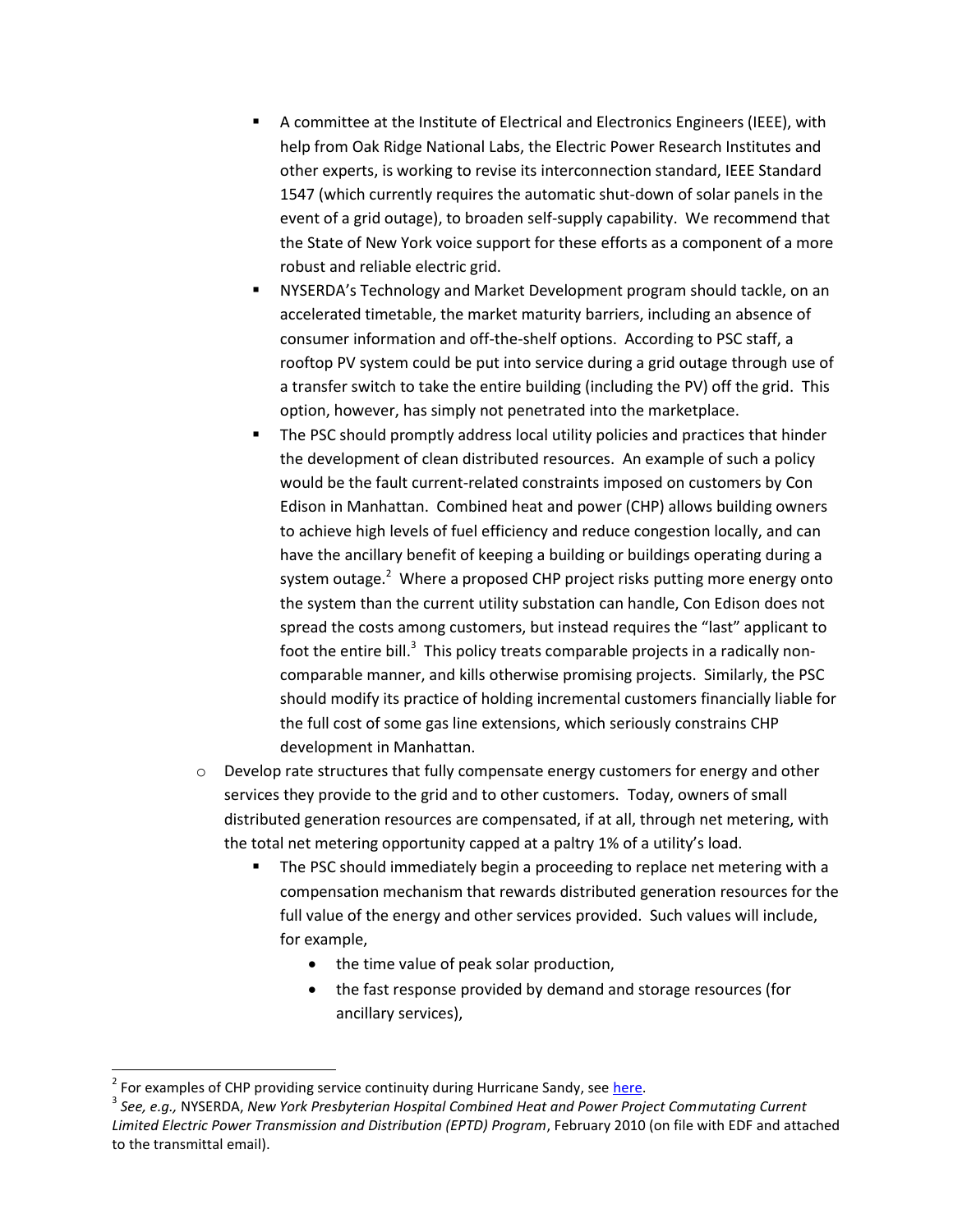- the locational value of easing congestion (particularly at peak) and thus avoiding the need for new investment in distribution infrastructure,
- the value of being available in an emergency,
- the value of avoided emissions for meeting policy goals, and
- the value of reducing climate change and the continued threats it poses to New York. 4

These rate structures should be designed to permit customers to supply far higher shares of the required energy, capacity and ancillary resources, including through demand reductions and load shifting. It should simultaneously ensure that all customers, including those selling services to the system, pay a fair share of the cost of the distribution system itself. This transition requires transforming not only rates but also technology, since more sophisticated compensation will require replacing obsolete utility meters with advanced smart meters capable of measuring and communicating near real-time usage and price information.

- 3. **Clarify the legal framework for microgrids, to enable community scale deployment and**  sharing of distributed resources. As NYSERDA has recommended,<sup>5</sup> the term "microgrid" should be formalized as a type of legal entity, ideally defined by statute, within which electric and thermal resources and loads can be shared among previously unaffiliated utility customers.
	- $\circ$  The PSC should begin work immediately to use its existing statutory authority to remove regulatory and, where appropriate, economic impediments to microgrids.<sup>6</sup>
	- o *Energy sanctuaries:* New York should, as part of its comprehensive emergency planning process under Article 2-B of the NYS Executive Law, designate critical facilities such as schools, hospitals and municipal buildings that can serve as safe havens during storms and facilitate (through subsidies and other mechanisms) deployment of clean on-site generation at those facilities capable of operating when the grid goes down. Private facilities, such as big box stores and shopping malls, willing to commit to serve as such sanctuaries, should receive expedited permitting and support (including marketing support) for providing that availability.<sup>7</sup>

<sup>&</sup>lt;sup>4</sup> The full value of distributed solar resources has been explored in various locations. For a study focusing on a region proximate to New York, see, e.g., Mid‐Atlantic Solar Energy Industries Association (MSEIA), *The Value of Distributed Solar Electric Generation to New Jersey and Pennsylvania*, availabl[e here.](http://mseia.net/site/wp-content/uploads/2012/05/MSEIA-Final-Benefits-of-Solar-Report-2012-11-01.pdf)

<sup>5</sup> See NYSERDA, *Microgrids: An Assessment of the Value, Opportunities, and Barriers to Deployment in New York State*, September 2010, availabl[e here.](http://www.nyserda.ny.gov/~/media/Files/Publications/Research/Electic%20Power%20Delivery/10-35-microgrids.pdf)

 $^6$  Some of the most compelling success stories of Sandy resilience involve microgrids, but mostly in the campus setting, where current law is more conducive to microgrid development. For example, a CHP-based microgrid system kept the 60,000 residents of Co-Op City comfortable while the utility system failed around them. For more information, *see* the New York Times' [DotEarth blog](http://dotearth.blogs.nytimes.com/2012/11/05/how-natural-gas-kept-some-spots-bright-and-warm-as-sandy-blasted-new-york/) and [Forbes](http://www.forbes.com/sites/williampentland/2012/10/31/where-the-lights-stayed-on-during-hurricane-sandy/) for relevant pieces published shortly after the storm. Similarly, in the city of Sendai, Japan, a microgrid powered by natural gas generators and solar panels kept the lights on at a university and hospital during the blackout caused by the 2011 tsunami. *See* a description of research by Alexis Kwasinski [here.](http://www.engr.utexas.edu/features/6945-kwasinskimicrogrid) Microgrids are also increasingly regarded as essential to electric reliability on military bases; see [here.](http://smartgridsherpa.com/blog/microgrid-security-considerations-in-military-base-deployments) *See also* the DNV KEMA [study](http://www.dnvkema.com/Images/Microgrid%20Strategies%20and%20Solutions%20051112.pdf) on "Microgrid Strategies and Solutions"

<sup>&</sup>lt;sup>7</sup> See, e.g., Connecticut legislation establishing some dedicated funding for distributed generation at critical facilities, available [here.](http://www.cga.ct.gov/2012/act/pa/2012PA-00148-R00SB-00023-PA.htm)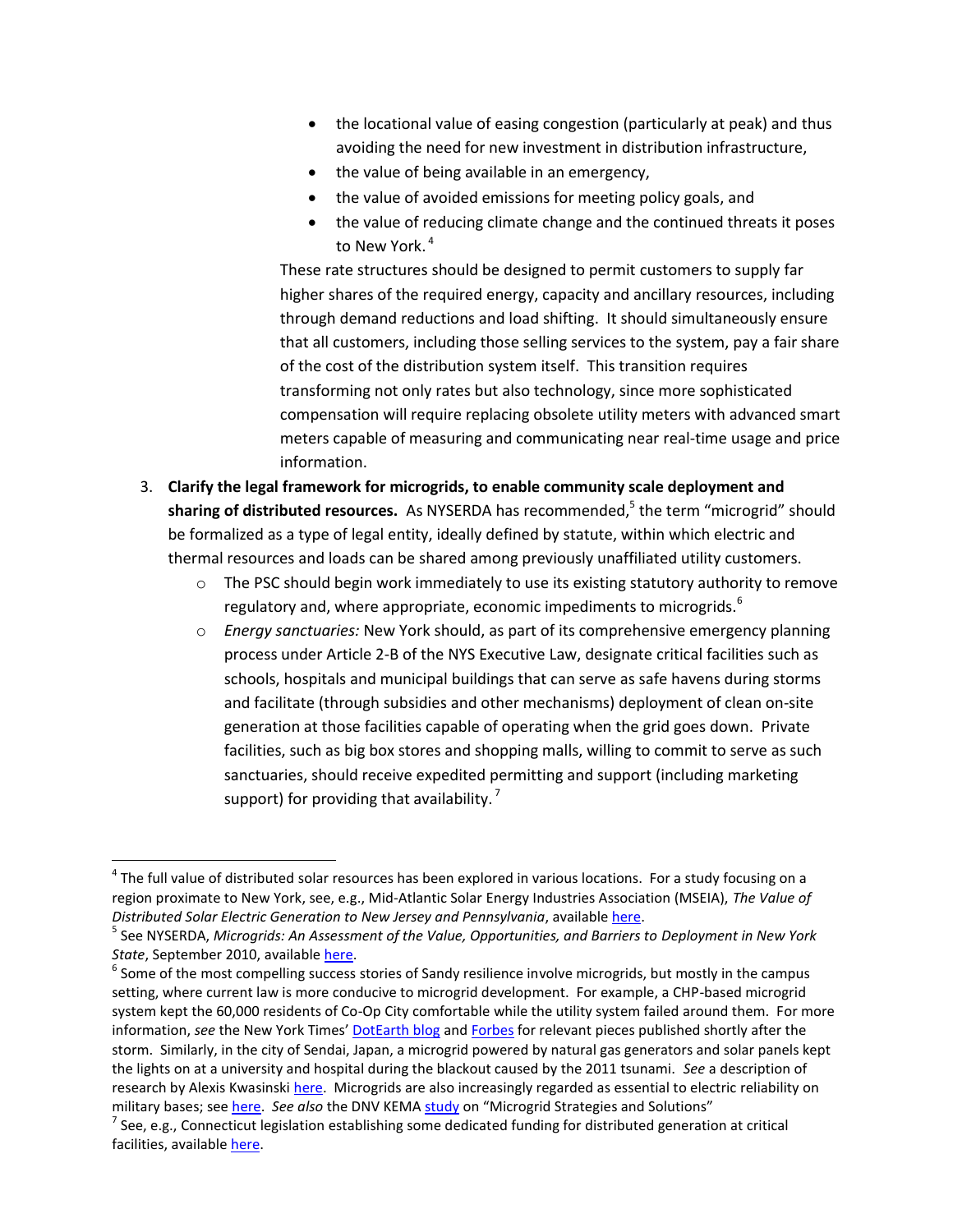- $\circ$  New York State should also develop a fleet of clean portable generators including solar PV coupled with batteries and fuel cells – for temporary emergency dispatch.
- 4. **Require appropriate changes in oversight of the natural gas system to ensure storm-hardening as well as dramatically decreasing methane emissions.** To that end, New York should take the following specific steps:
	- $\circ$  Require natural gas operators to submit annual storm plans, as electricity utilities must already do. 8
	- $\circ$  Require that natural gas operation and maintenance plans (16 NYCRR § 255.605) and emergency plans (16 NYCRR § 255.615) consider the risks of flooding and water damage and develop protocols both to mitigate the likelihood of damage in advance and to respond with repairs to both hazardous and non-hazardous leaks following a storm.
	- $\circ$  Shorten the allowable repair time for each class of leaks, establish a quantitative, prompt repair time for type 3 leaks (16 NYCRR § 255.817),<sup>9</sup> and decrease the 4% gas-inair threshold of non-reportable leaks (16 NYCRR § 255.821).
	- o Many factors point toward more frequent and thorough system-wide surveys. Up to 99% of all distribution network leaks are detected not by leak-detection technology, but by on-the-ground personnel and the public.<sup>10</sup> Inspections now conducted annually should be conducted more frequently, perhaps biannually or quarterly, with sufficient staffing to do so. Further, natural gas operators should make full use of emerging technologies, perhaps partnering with NYSERDA to develop advanced new technologies in leak detection.
	- $\circ$  Accelerate cast iron replacement program considerably (New York's program currently is projected to complete by 2090).<sup>11</sup>
	- $\circ$  Existing performance standards for new and replacement pipelines should be revised to consider pipeline emissions factor, <sup>12</sup> specifically, adding the clause "new and replacement pipes and components must be rated to the lowest possible emissions factor" to 16 NYCRR § 255.53.
- 5. **New York should ensure that the development of resiliency improves, and does not worsen, the underlying cause of climate change.** As contemplated by Article 2-B of the Executive Law, measures to *prevent* disasters in the first place are a key part of comprehensive emergency planning. As the relationship between emissions from electric generation and climate change is well understood, the state should prioritize **clean** demand side and generation resources in providing power continuity, and ensure that natural gas supply infrastructure resists not only storm damage but also methane leakage. Indeed, if we are serious about securing New Yorkers' safety for generations to come, the state should use this moment, when we have no choice but to pause and reconsider our energy system, as the time to solidify its commitment to a lowcarbon future – for example, by developing and implementing a roadmap for achieving its 2050

 $^8$  See NY CLS Pub Ser § 66(21).

 $^9$  For example, in Florida, above-ground class 3 leaks must be repaired within 90 days (FAC 25-12.040(2)(c), compared to no stated repair time in New York.

<sup>10</sup> Shaw, D., Phillips, M., & Baker, R. (2012). *Leak Detection Study – DTPH56-11-D-000001*, available [here.](https://primis.phmsa.dot.gov/meetings/Mtg80.mtg)

<sup>&</sup>lt;sup>11</sup> Pipeline Safety Awareness, PHMSA, availabl[e here.](http://opsweb.phmsa.dot.gov/pipelineforum/reports-and-research/cast-iron-pipeline/)

<sup>&</sup>lt;sup>12</sup> Greenhouse Gas Emissions Reporting from the Petroleum and Natural Gas Industry, Background Technical Support Document, EPA, available [here,](http://www.epa.gov/ghgreporting/documents/pdf/2010/Subpart-W_TSD.pdf) at 132